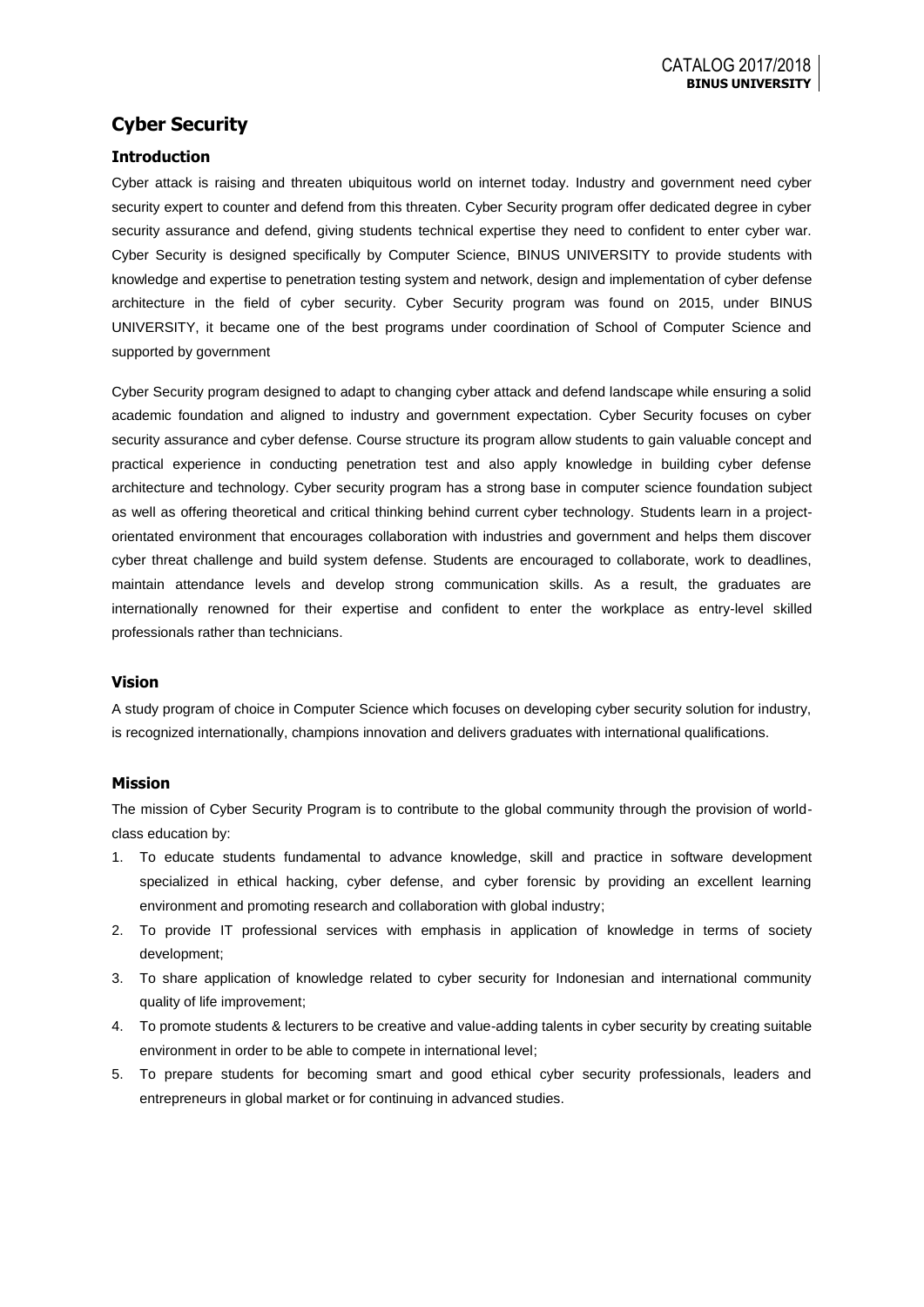## **Program Objective**

The objectives of the program are:

- 1. To provide students with a solid foundation of mathematical, algorithm principles, computer science knowledge and ethical that will be needed in IT practice;
- 2. To provide students with skills to apply design and development principles in the construction of software system applied in database technology, intelligence system, networking and multimedia development;
- 3. To prepare students with abilities to keep up-to-date with the latest Cyber Security trends, developments and industries;
- 4. To prepare students with abilities in problem solving and good communication skills to be able to work as an individual or in a team in an IT environment.

## **Student Outcomes**

After completing the study, graduates are:

- 1. Able to create software application design with the implementation of database system principal design to solve structured and semi-structured data;
- 2. Able to design software application solution based on problem analysis which can be solved with structured approach in informatics area;
- 3. Able to assess technology trend in informatics area to deliver alternative solution of software development;
- 4. Able to conduct penetration testing using appropriate method that suitable to targeted technology;
- 5. Able to evaluate system risk from identification result;
- 6. Able to make a guideline that optimize necessary improvement to close gaps;
- 7. Able to fix the weakness system by cyber defense approach and technique;
- 8. Able to implement secure system with secure software engineering methodology.

### **Prospective Career of the Graduates**

After finishing the program, the graduate of Cyber Security Program could follow a career as:

- 1. Penetration Tester
- 2. Secure Software Developer
- 3. Network Security Administrator
- 4. Information Security Analyst
- 5. Computer Security Architect
- 6. Cyber Intelligence Officer
- 7. Academician in cyber security (Lecturer, Trainer, Researcher)

### **Curriculum**

The present curriculum used in the Cyber Security program has been developed in line with the National Curriculum. Also, the local content has been developed in line with the Computer Science Curriculum standard of ACM (Association for Computing Machinery), several local and foreign universities, national and international game industry (developer, publisher), up-to-date cyber attack and threat trends, so that the graduates of the Cyber Security program are expected to be able to face cyber security challenge at both a national and international level. Generally, the subjects of the curriculum are divided into these following groups of subjects: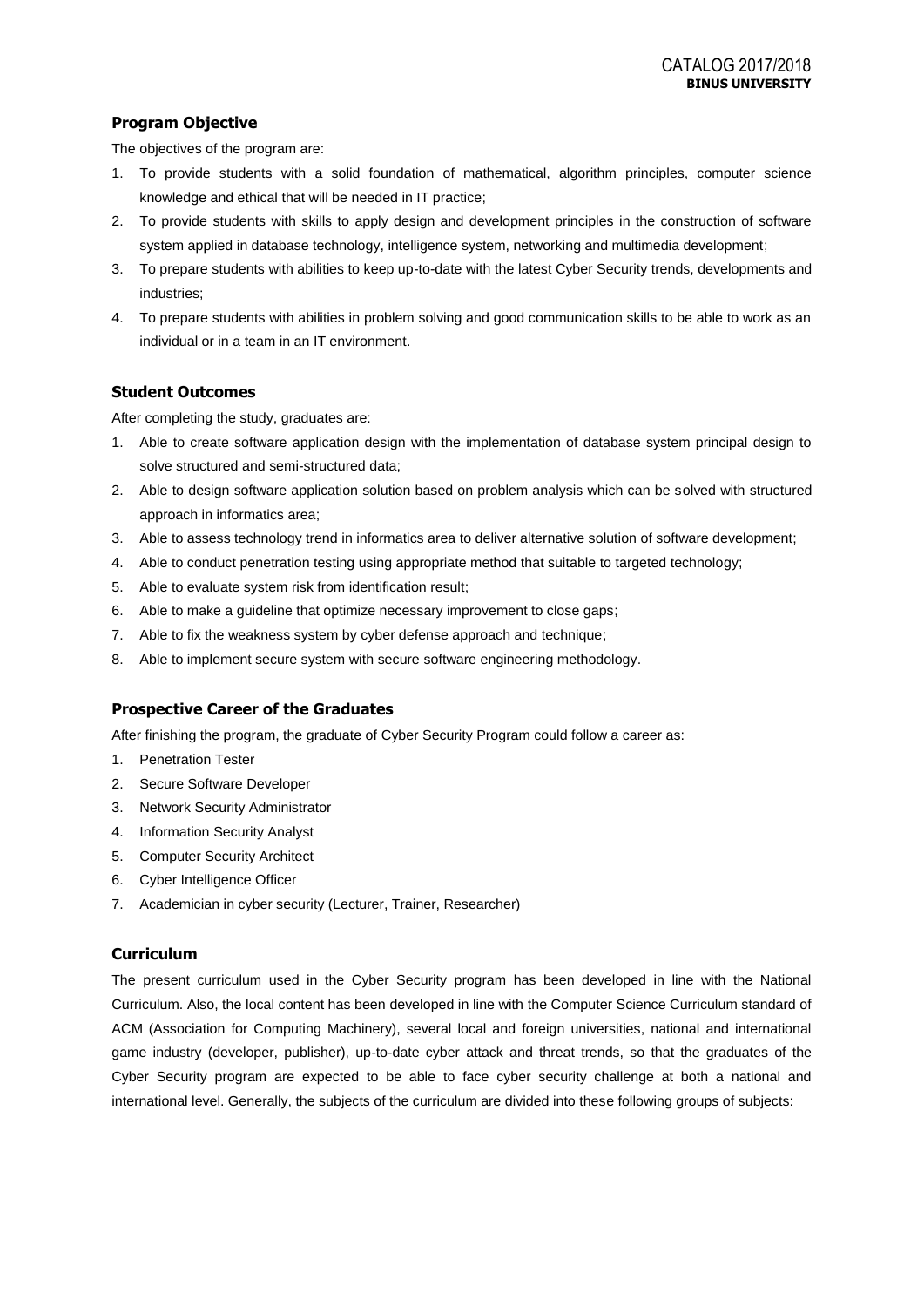### **Core Computer Science Group**

The objective of this group is to provide grounding in Cyber Security program through practice as well as applied theory which is required by business both now and in the future. The subjects that are included in this group are programming, algorithm design and analysis, software engineering, databases, computer graphs, interactive multimedia, computer and human interaction, operation system, Cyber Security Analysis, Secure Web Technology and Cyber Forensic.

### **Science**

The objective of this group is to provide an understanding of mathematics as one of the principal foundations of computer science. Another objective is to give an understanding of scientific methodology (data collection, hypothesis, research methodology, analysis) in problem solving.

#### **Character Building Group (Professional Practices)**

The objective of this group is to develop the personal strengths of the student and to provide him or her with a professional character, professionalism in their field, management skills, oral and written communication skills, understanding of business ethic, ability to work as a team, and to develop a "Binusian" Character.

### **The Field of Cyber Security Subject**

The objective of builds the field of subject in Cyber Security is to give the students a solid foundation of secure software development skills and to introduce the specific skills needed for cyber security assurance and cyber defense. The students are expected to develop their skills and master the techniques which will allow them to conduct research for both their thesis and/or to continue their studies.

The field of Cyber Security subjects:

- 1. Cyber Security Assurance: to explore the various methodologies and techniques of penetration testing and cyber forensic in the computer network and ubiquitous system.
- 2. Cyber Defense: to explore the various methodologies and techniques of secure software engineering, secure computer network, and operating system.

All students of Cyber Security program must follow these two fields to become Cyber Security graduates. The objective of these two fields is to provide the students with the knowledge and skills required by industry and government who want to defend their computer network and system.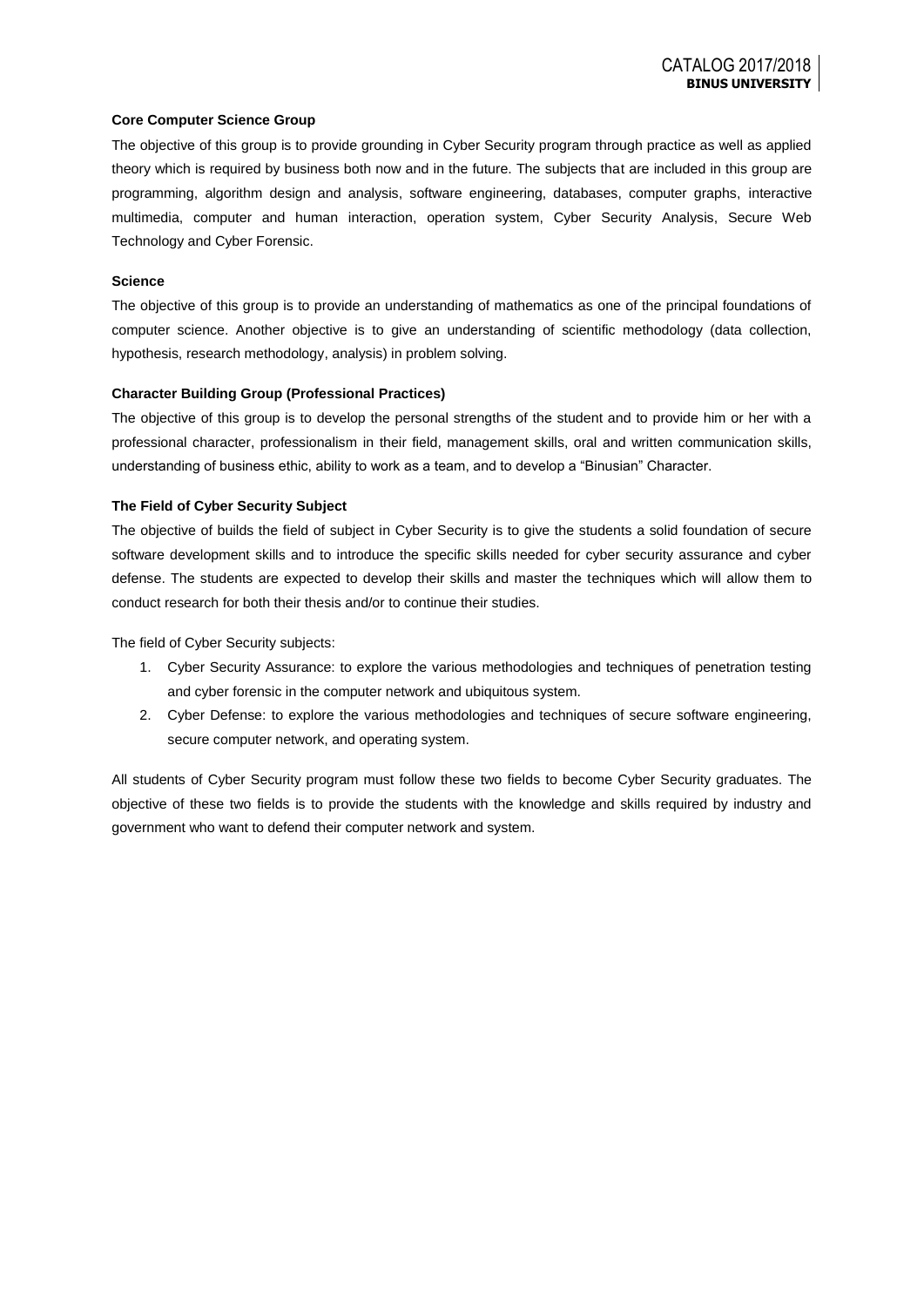| Sem            | Code                         | <b>Course Name</b>                         | SCU            | <b>Total</b>                |
|----------------|------------------------------|--------------------------------------------|----------------|-----------------------------|
|                | CHAR6013                     | Character Building: Pancasila              | 2              |                             |
| 1              | <b>MATH6025</b>              | <b>Discrete Mathematics</b>                | 4              |                             |
|                | <b>MATH6030</b>              | Linear Algebra                             | 2              |                             |
|                | <b>COMP6047</b>              | Algorithm and Programming                  | 4/2            | 20                          |
|                | COMP6179                     | Introduction to Information Security       | 4              |                             |
|                |                              | <b>English University Courses I</b>        |                |                             |
|                | <b>ENGL6128</b>              | English in Focus                           | 2              |                             |
|                | <b>ENGL6130</b>              | English for Business Presentation          | 2              |                             |
|                | <b>CHAR6014</b>              | Character Building: Kewarganegaraan        | 2              |                             |
|                | <b>MATH6031</b>              | Calculus                                   | 4              |                             |
|                | <b>COMP6048</b>              | Data Structures                            | 4/2            |                             |
|                | COMP6180                     | <b>Computer Security Foundation*</b>       | 2              |                             |
| 2              | <b>CPEN6098</b>              | <b>Computer Networks</b>                   | 2/2            | 21                          |
|                | <b>LANG6061</b>              | Indonesian                                 | 1              |                             |
|                |                              | <b>English University Courses II</b>       |                |                             |
|                | <b>ENGL6129</b>              | English Savvy                              | 2              |                             |
|                | <b>ENGL6131</b>              | English for Written Business Communication | 2              |                             |
|                | <b>CHAR6015</b>              | Character Building: Agama                  | $\overline{2}$ |                             |
|                | <b>COMP6056</b>              | Program Design Methods                     | 4              |                             |
|                | COMP6181                     | Cyber Security Analysis and Method*        | 2/2            |                             |
| 3              | COMP6120                     | Network Programming                        | 2/2            | 24                          |
|                | COMP6062                     | <b>Compilation Techniques</b>              | 4              |                             |
|                | <b>ENTR6003</b>              | Entrepreneurship I                         | 2              |                             |
|                | COMP6049                     | Algorithm Design and Analysis              | 4              |                             |
|                | CPEN6101                     | Advanced Network Programming               | 2/2            |                             |
|                | <b>CPEN6102</b>              | Network Security Administration**          | 2/2            |                             |
| 4              | <b>ISYS6169</b>              | Database Systems                           | 4/2            | 24                          |
|                | COMP6271                     | Software Engineering*                      | 4              |                             |
|                | COMP6182                     | Security for Multimedia                    | 2              |                             |
|                | COMP6183                     | Secure Web Programming**                   | 2/2            |                             |
|                | LAWS6110                     | Cyber Law                                  | $\overline{2}$ |                             |
| 5              | COMP6153                     | <b>Operating System</b>                    | 2/2            |                             |
|                | <b>COMP6176</b>              | Human and Computer Interaction             | 2/2            | 20                          |
|                | <b>ENTR6004</b>              | Entrepreneurship II                        | 2              |                             |
|                | COMP6065                     | Artificial Intelligence                    | 4              |                             |
|                | COMP6193                     | Cyber Forensic*/**                         | 2/2            |                             |
| 6              | <b>Enrichment Program I</b>  |                                            | 15             | 15                          |
| $\overline{7}$ | <b>Enrichment Program II</b> |                                            | 16             | 16                          |
| 8              | COMP6192                     | <b>Thesis</b>                              | 6              | 6                           |
|                |                              |                                            |                | <b>TOTAL CREDIT 146 SCU</b> |

# **Course Structure**

*\*) This course is delivered in English*

*\*\*) Entrepreneurship embedded*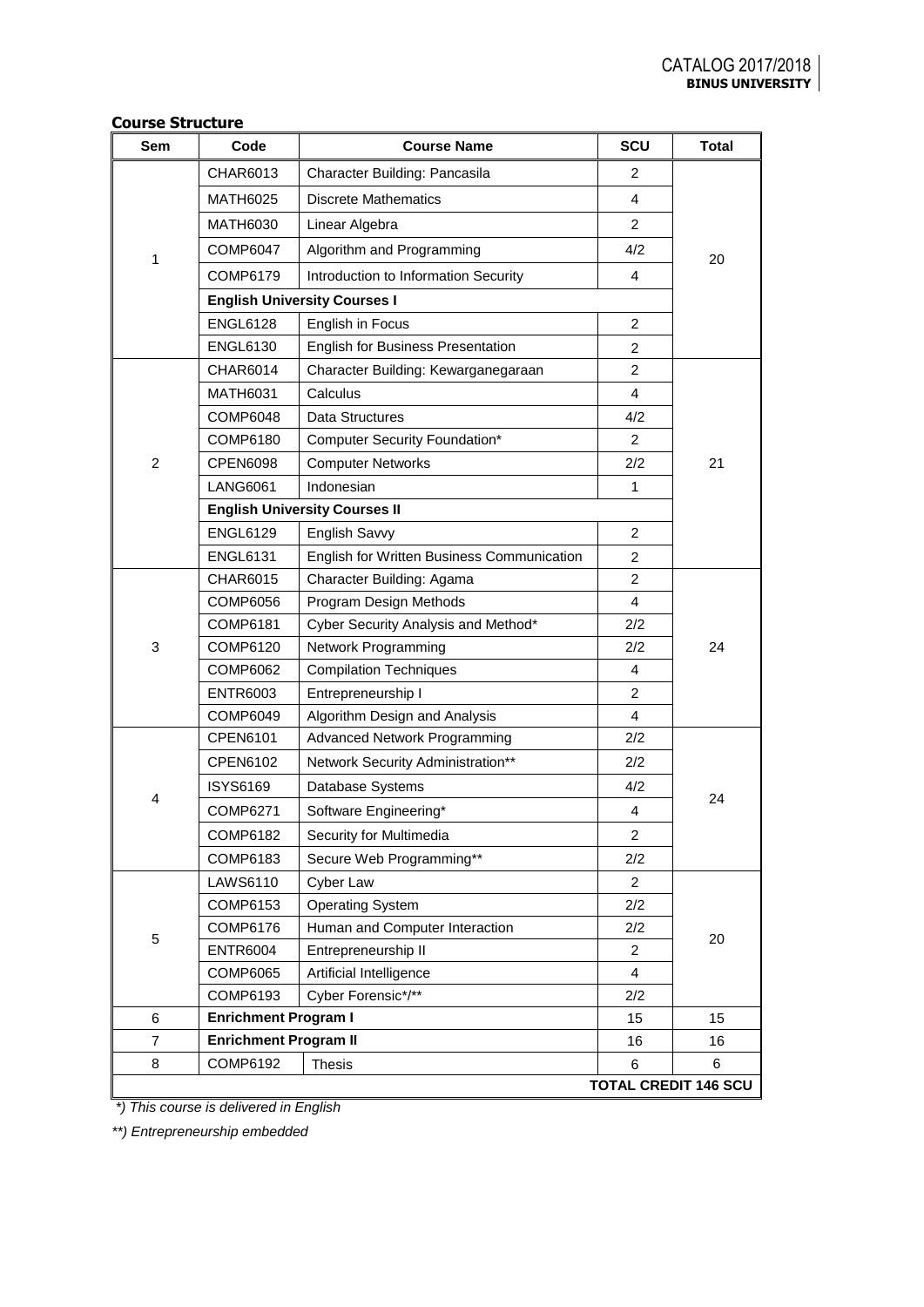## **English University Courses:**

- -) *For 1st Semester: English University Courses I, student with score BINUS UNIVERSITY English Proficiency Test less than 500 will take English in Focus, and student with score test greater than or equal to 500 will take English for Business Presentation*
- -) *For 2nd Semester: English University Courses II, student with score BINUS UNIVERSITY English Proficiency Test less than 500 will take English Savvy, and student with score test greater than or equal to 500 will take English for Written Business Communication*

## **Enrichment Program I (6th Semester) & Enrichment Program II (7th Semester):**

-) *Student will take one of enrichment program tracks (off campus).*

|                |                                                                | Semester 6   |              |                             |              | <b>Semester 7</b> |              |           |        |              |           |     |
|----------------|----------------------------------------------------------------|--------------|--------------|-----------------------------|--------------|-------------------|--------------|-----------|--------|--------------|-----------|-----|
| <b>Track</b>   | IN                                                             | <b>RS</b>    | EN           | <b>CD</b>                   | <b>SA</b>    | etc               | IN           | <b>RS</b> | EN     | <b>CD</b>    | <b>SA</b> | etc |
| 1              | $\mathsf{v}$                                                   |              |              |                             |              |                   | $\mathsf{v}$ |           |        |              |           |     |
| $\overline{2}$ |                                                                | $\mathsf{v}$ |              |                             |              |                   |              | $\vee$    |        |              |           |     |
| 3              |                                                                |              | $\mathsf{V}$ |                             |              |                   |              |           | $\vee$ |              |           |     |
| 4              |                                                                |              |              | $\mathsf{v}$                |              |                   | v            |           |        |              |           |     |
| 5              |                                                                |              |              | $\vee$                      |              |                   |              |           |        | v            |           |     |
| 6              |                                                                |              |              | $\mathsf{v}$                |              |                   |              |           |        |              | v         |     |
| $\overline{7}$ |                                                                |              |              |                             | $\mathsf{v}$ |                   | $\mathsf{v}$ |           |        |              |           |     |
| 8              |                                                                |              |              |                             | $\mathsf{v}$ |                   |              |           |        | $\mathsf{V}$ |           |     |
| 9              |                                                                |              |              |                             | $\mathsf{v}$ |                   |              |           |        |              | v         |     |
| Notes:         |                                                                |              |              |                             |              |                   |              |           |        |              |           |     |
|                | : Internship<br>CD.<br>: Community Development                 |              |              |                             |              |                   |              |           |        |              |           |     |
| <b>RS</b>      | : Research                                                     |              |              | : Study Abroad<br><b>SA</b> |              |                   |              |           |        |              |           |     |
| EN             | : Study Program Special Purposes<br>*etc<br>: Entrepreneurship |              |              |                             |              |                   |              |           |        |              |           |     |

# **Enrichment Track Scheme**

Notes:

Student will take one of enrichment program tracks

For students who choose Entrepreneurship track and fail in semester 6, when repeating the course may choose the Entrepreneurship track or change to 4 other tracks. It applies also to 4 other tracks. But for student who choose Entrepreneurship track and fail in semester 7, when repeating the course it is required to choose 4 other tracks except Entrepreneurship. For the other tracks, if fail in semester 7, students may choose to stay on the track or change to other tracks

| Code                         | <b>Course Name</b>                          | <b>SCU</b> | Total |  |  |
|------------------------------|---------------------------------------------|------------|-------|--|--|
| <b>Enrichment Program I</b>  |                                             |            |       |  |  |
| <b>COMP6184</b>              | Internship I                                | 8          |       |  |  |
| COMP6185                     | Penetration Test Cyber Security in Industry | 2          | 15    |  |  |
| COMP6187                     | Cyber Forensic in Industry                  | 2          |       |  |  |
| COMP6333                     | EES in Cyber Security Professional I        | 3          |       |  |  |
| <b>Enrichment Program II</b> |                                             |            |       |  |  |
| <b>COMP6188</b>              | Internship II                               | 8          |       |  |  |
| COMP6189                     | Cyber Security Mechanism Design in Industry | 2          | 16    |  |  |
| COMP6190                     | Cyber Security Programming in Industry      | 2          |       |  |  |
| COMP6191                     | EES in Cyber Security Professional II       | 4          |       |  |  |

## **Enrichment Internship Track**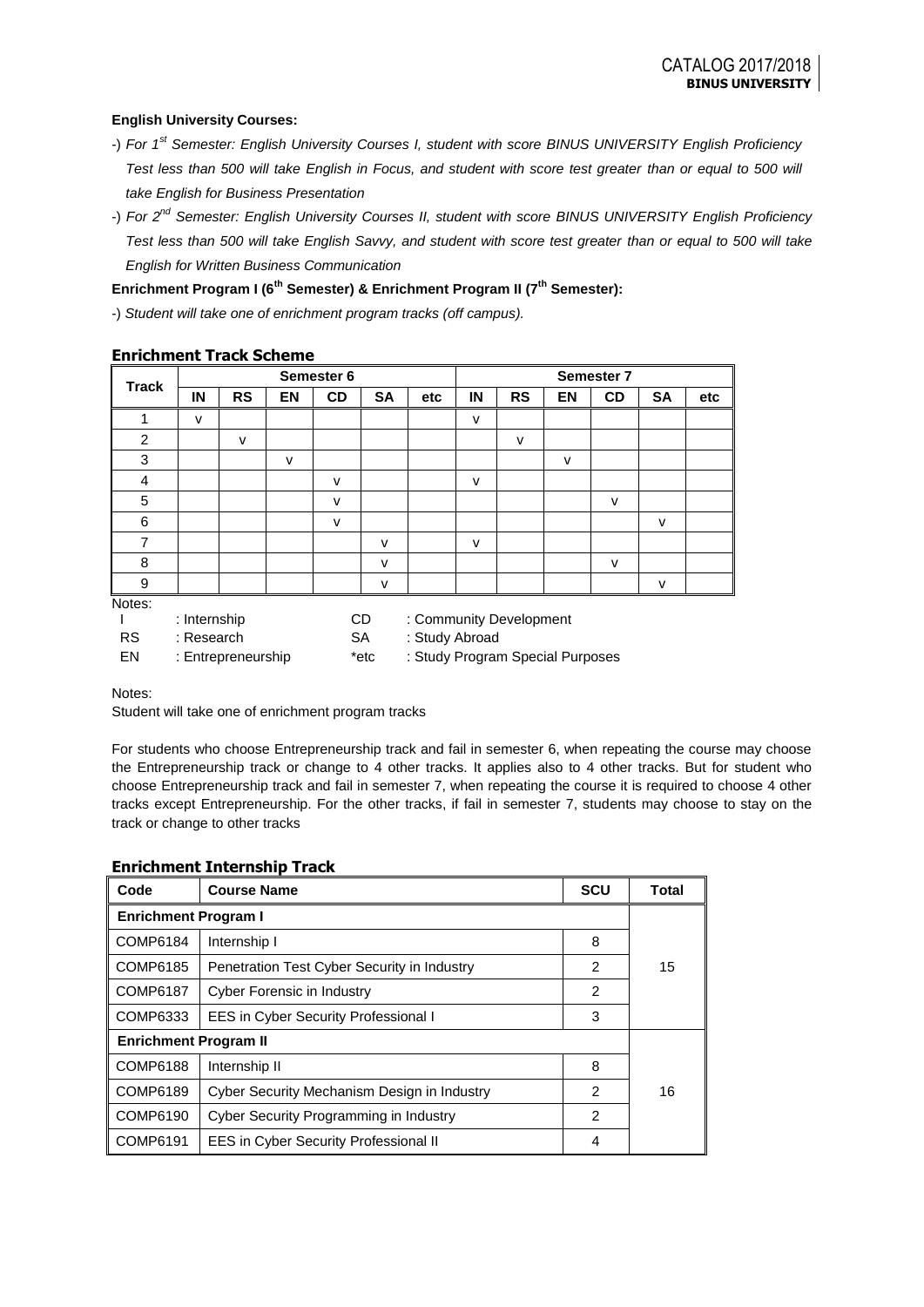## **Enrichment Entrepreneurship Track**

| Code                         | <b>Course Name</b>                                     | <b>SCU</b> | <b>Total</b> |  |  |  |
|------------------------------|--------------------------------------------------------|------------|--------------|--|--|--|
| <b>Enrichment Program I</b>  |                                                        |            |              |  |  |  |
| <b>ENTR6293</b>              | <b>Business Start Up</b>                               | 8          |              |  |  |  |
| <b>ENTR6225</b>              | <b>Cyber Security Business Model &amp; Validation</b>  | 2          | 15           |  |  |  |
| <b>ENTR6226</b>              | Launching New Cyber Security Venture                   | 2          |              |  |  |  |
| <b>ENTR6227</b>              | <b>EES Cyber Security Professional in New Business</b> | 3          |              |  |  |  |
| <b>Enrichment Program II</b> |                                                        |            |              |  |  |  |
| <b>ENTR6309</b>              | Growing a Business                                     | 8          |              |  |  |  |
| <b>ENTR6228</b>              | Lean Cyber Security Start Up & Business Plan           | 2          | 16           |  |  |  |
| <b>ENTR6229</b>              | Venture Capital in Cyber Security                      | 2          |              |  |  |  |
| <b>ENTR6230</b>              | 4                                                      |            |              |  |  |  |

## **Enrichment Research Track**

| Code                         | <b>Course Name</b>                                       | <b>SCU</b> | Total |  |  |
|------------------------------|----------------------------------------------------------|------------|-------|--|--|
| <b>Enrichment Program I</b>  |                                                          |            |       |  |  |
| <b>RSCH6212</b>              | Research Experience I                                    | 8          | 15    |  |  |
| <b>RSCH6168</b>              | Scientific Writing I in Cyber Security                   | 4          |       |  |  |
| <b>RSCH6169</b>              | Global EES I in Cyber Security Research Project Team     | 3          |       |  |  |
| <b>Enrichment Program II</b> |                                                          |            |       |  |  |
| <b>RSCH6216</b>              | Research Experience II                                   |            |       |  |  |
| <b>RSCH6170</b>              | Scientific Writing II in Cyber Security                  |            | 16    |  |  |
| <b>RSCH6171</b>              | Global EES II in Cyber Security Research Project<br>Team | 4          |       |  |  |

# **Enrichment Community Development Track**

| Code                                                                        | <b>Course Name</b>                                                                               | <b>SCU</b> | <b>Total</b> |  |  |
|-----------------------------------------------------------------------------|--------------------------------------------------------------------------------------------------|------------|--------------|--|--|
| <b>Enrichment Program I</b>                                                 |                                                                                                  |            |              |  |  |
| CMDV6126                                                                    | Community Outreach Project Implementation                                                        | 8          |              |  |  |
| CMDV6087                                                                    | Community Outreach Cyber Security Project Design                                                 | 4          | 15           |  |  |
| <b>CMDV6088</b>                                                             | and Entrepreneurial Skills<br>Employability<br>Cyber<br><i>in</i><br><b>Security Field</b>       | 3          |              |  |  |
| <b>Enrichment Program II</b>                                                |                                                                                                  |            |              |  |  |
| CMDV6140                                                                    | <b>Community Development Project Implementation</b>                                              | 8          |              |  |  |
| Development Cyber<br>Security<br>Community<br>Project<br>CMDV6089<br>Design |                                                                                                  |            | 16           |  |  |
| <b>CMDV6090</b>                                                             | Skills<br>Employability<br>Entreprenuerial<br>and<br>Cyber<br><i>in</i><br><b>Security Field</b> | 4          |              |  |  |